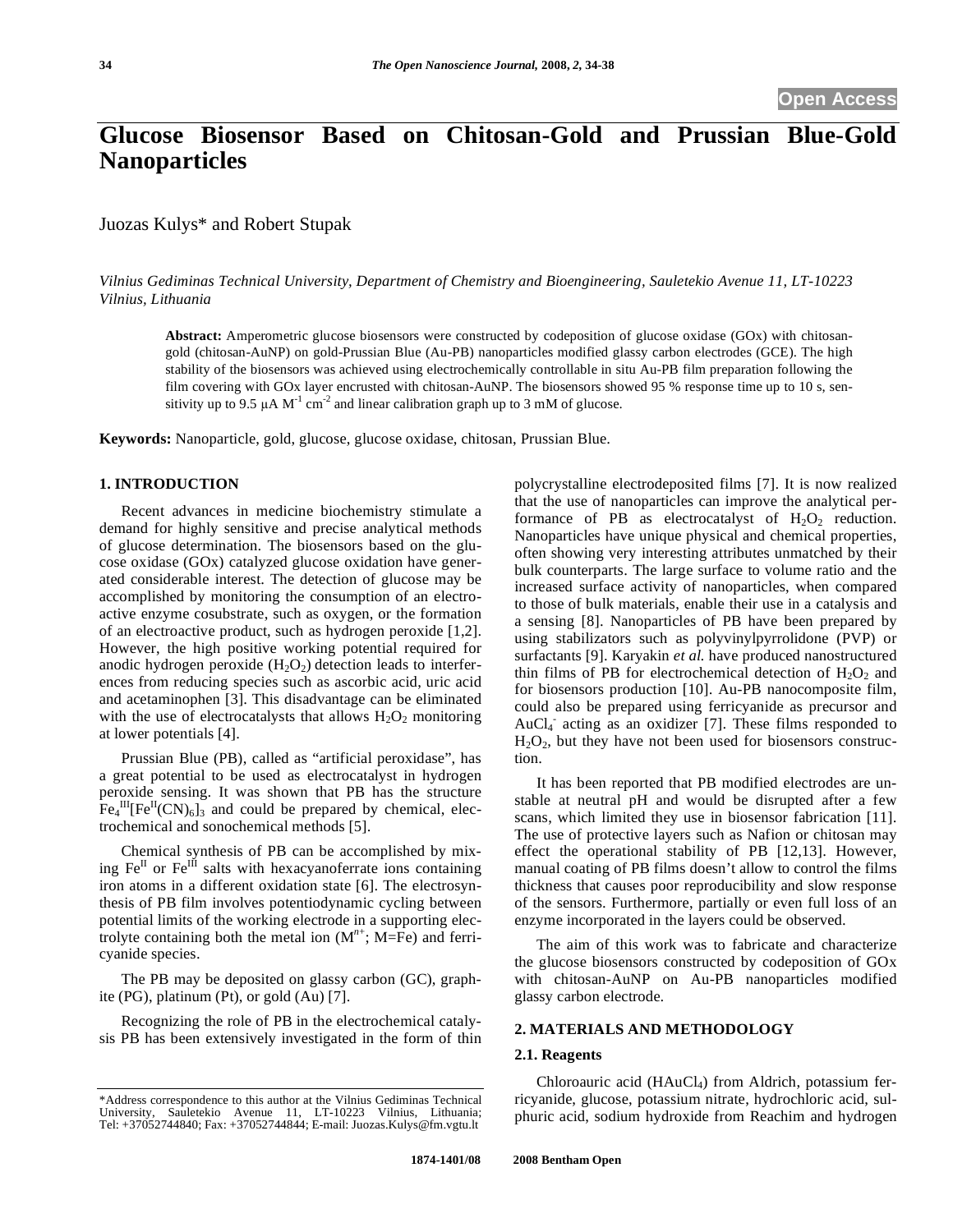peroxide from P.O.Ch. were reagent grade and were used as obtained from suppliers. Glucose oxidase, GOx (E. C. 1.1.3.4) from *Aspergillus niger*, having activity of 210 IU/mg, was from Sigma. Solutions were prepared using doubly distilled and subsequently deionized (18  $M\Omega$  Millipore Milli-Q) water.

Voltammetric and amperometric experiments were carried out using electroanalytical system model CS-1090 (Cypress Systems, Inc. Lawrence, Kansas, USA) and home made chronoamperometric system [14], respectively. Standard three-electrode cell was used for preparation of composite films and for all electrochemical measurements. The working electrode was a glassy carbon (GC) disk (3 mm, diameter) and the counter electrode was made from Pt wire. All potentials were expressed versus saturated KCl calomel (SCE) reference electrode. Before modification, glassy carbon electrode was polished successively with fine grade aqueous alumna slurries (size  $5 \pm 0.5$  µm) on a polishing cloth and treated ultrasonically in water. Prior to any electrochemical measurements, the electrode surface was examined by cyclic voltammetry in potential range from 0.0 to 1.0 V. The biosensors response of was carried out in thermostated electrochemical cell at  $25 \pm 0.1$  °C.

## **2.2. Glassy Carbon Electrodes Modification with Au-PB**

For the formation of Au-PB films on the surface of GCE one-step electrochemical procedure was used. In short, the cell was filled with 4 ml solution containing 1mM HAuCl4, 1mM potassium ferricyanide and 0.1M KNO<sub>3</sub>. The GC electrode potential was scanned between 0.0 and 1.0 V at a scan rate 50 mV/s for 35-50 times. According to literature [7] the gold-PB nanocomposites form on the surface of the electrode spherically shaped aggregates with dimensions in range of 50 to 300 nm. Due to instability of PB at neutral pH voltammetric response of film-covered GCE was examined using blank solution pH  $3.2$  containing 0.1 M KNO<sub>3</sub>. To protect gold-PB layers design for biosensors preparation it was covered with chitosan-AuNP film having incorporated GOx molecules (method is described in section 2.4).

#### **2.3. Synthesis of Chitosan-AuNP**

In a typical experiment  $100 \mu l$  of  $0.125$  M concentrated aqueous solution of  $HAuCl<sub>4</sub>$  was added by heating into 100 ml of chitosan solution prepared in 1 % acetic acid. Chitosan concentration was 0.05, 0.01, 0.1, 0.2, 0.5 and 1 % w/v. The solution was heated at  $70^{\circ}$ C during 15 min and a ruby-red colour appeared at all chitosan concentrations. The most stable chitosan-AuNPs were prepared at chitosan concentration 0.2 %. These nanoparticles were used in further experiments. They showed surface plasmon band [15] at 523 nm, and absence of visible aggregation during 6 months.

## **2.4. Immobilization of GOx on the Au-PB Modified Electrode**

Two different methods were used for GOx immobilization on modified with Au-PB GCE electrode.

Following the first method 5  $\mu$ l of 20 mg/ml GOx was dropped onto modified electrode, and dried for 1 hour at room temperature. The biosensor was further marked as the I-type biosensor.

Following the second method GOx was deposed electrochemically together with chitosan-AuNP. For this purpose a mixture of GOx and chitosan–AuNP solution was prepared by dissolving 2.5 mg of glucose oxidase in 3.5 ml of 2.5 nM chitosan–AuNP solution. The GC electrodes were immersed into the mixture, and a constant potential of -1.5 V was applied for 200 s. This biosensor was further marked as II-type biosensor. The biosensors were washed with water and stored in buffer solution  $pH=7.2$  at 4 °C until the use.

The response of the biosensors was measured in 10 ml thermostated and well mixed buffer solution.

### **3. RESULTS AND DISCUSSION**

# **3.1. The Formation** *in situ* **of Au-PB Nanocomposite Film**

The deposition of PB on a GCE at low pH was fulfilled by adding of chloroauric acid in ferricyanide solution. In absence of chloroauric acid the PB was formed in the bulk solution and GCE has not been modified. Following the investigations of Kumar *et al.* [7] it is possible to conclude that modification of the electrode starts with Au nuclei formation on GCE surface. These Au nuclei acts as centres for the *in situ* synthesis of PB nanoparticles. The change of voltammograms during the synthesis is shown in Fig. (**1**). The electrochemical behaviour of GCE modified with Au-PB can be explained by two sets of voltammetric peaks that originate from PB reactions; the oxidation of PB to iron (III) hexacyanoferrate (III) (Prussian Yellow) progresses at 0.9V, and the reduction PB to iron(II) hexacyanoferrate (II) (Prussian white) proceeds at about 0.2 V (Fig. **2**).



**Fig. (1).** The voltammetry of GCE during cyclic potential scan from 1.0 to 0.0 V. Scan rate was 0.05 V/s. 0.1M  $KNO<sub>3</sub>$  solution contained 1 mM  $HAuCl<sub>4</sub>$  and 1 mM potassium ferricyanide.

## **3.2. The properties of chitosan-AuNP.**

The disadvantage of PB modified electrodes is a low stability at neutral pH that is typical for enzyme reactions. To increase the stability of the electrode the modification of GCE was performed by electroplating chitosan-gold nanoparticles, which shows electronic conductivity and electrophoretic mobility [8]. The chitosan-AuNP was prepared as described and showed absorbance with the maximum at 526 nm (Fig. **3**).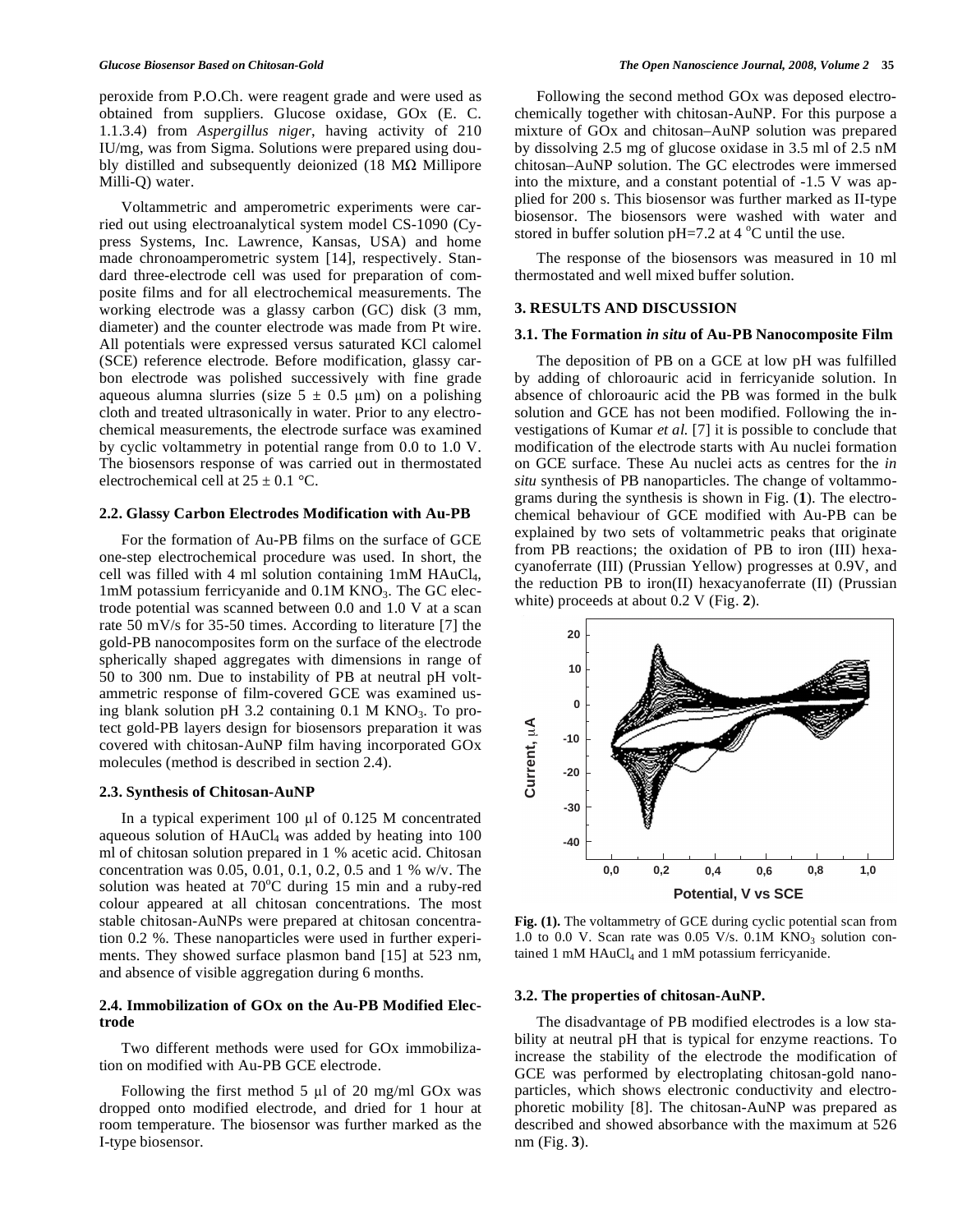

Fig. (2). The cyclic voltammogram of the Au-PB modified Au electrode in 0.1 M KNO<sub>3</sub>, pH 3.2 at scan rate 0.05 V s<sup>-1</sup>.



**Fig. (3).** The absorption spectrum of gold nanoparticles synthesized using 0.2 % (w/v) chitosan.

The dimensions of chitosan-AuNP nanoparticles calculated using Mie theory [16] are from 10 nm to 50 nm; the largest amount of nanoparticles has 20 nm diameter. The concentration of NPs that was determined using molar absorbance for the plasmon resonance  $2.33 \times 10^8$  M<sup>-1</sup>cm<sup>-1</sup> [17] varied between 2.3-2.7 nM. Prepared chitosan-AuNPs were stable at least for six months in contrast to nanoparticles formed by simple mixing of chitosan and AuNPs solution that aggregated during some days.

## **3.3. Electrodeposition of Chitosan-AuNP on the Au-PB Modified Electrode**

Chitosan become insoluble when pH is higher than 6.3. This permits to deposit chitosan hydrogel containing GOx and AuNP onto electrodes by increasing local pH at close proximity to the electrode. The electrode potential of –1.5 V gave the most stable GOx chitosan-Au layer. The more positive or more negative potentials resulted in too slow generation or(and) labile chitosan-AuNP and GOx film formation [4]. The change of electrode current during electrodeposition is shown in Fig. (**4**). The increase of current during deposition of NP reached steady-state after 200 s indicating the finishing of the process. The deposition time of 200 s was chosen for further preparation of biosensors.



**Fig. (4).** The amperometric response of the Au-PB modified GCE during electrodeposition of chitosan-AuNP and GOx. Electrode potential was –1.5V vs. SCE.

#### **3.4. Glucose Biosensor Action**

The reduced form of PB (Prussian White) catalyzes reduction of  $H_2O_2$  at electrode potential of - 0.15 V [4]. Therefore, the application of GCE modified with Au-PB allows to construct glucose biosensors acting at low potential. In this work two types of biosensors with different procedures of PB formation were prepared.

The dependence of biosensors response on electrode potential was studied between -0.2V and +0.2V. The results show that the first and the second type biosensor responded in a different manner (Fig. **5**).



**Fig. (5).** The dependence of biosensor response on electrode potential. Na-phosphate buffer solution pH 7.2 contained 1 mM glucose and 0.1 M KCl. Unfilled circles represent data of I-type biosensor. Filled circles represent experimental data of II-type biosensor.

The relatively less response of I-type biosensor at smaller potential could be ascribed to instability of PB, resulting in decreasing the biosensor sensitivity. However, the maximal response for both biosensors was at -0.05 V. This potential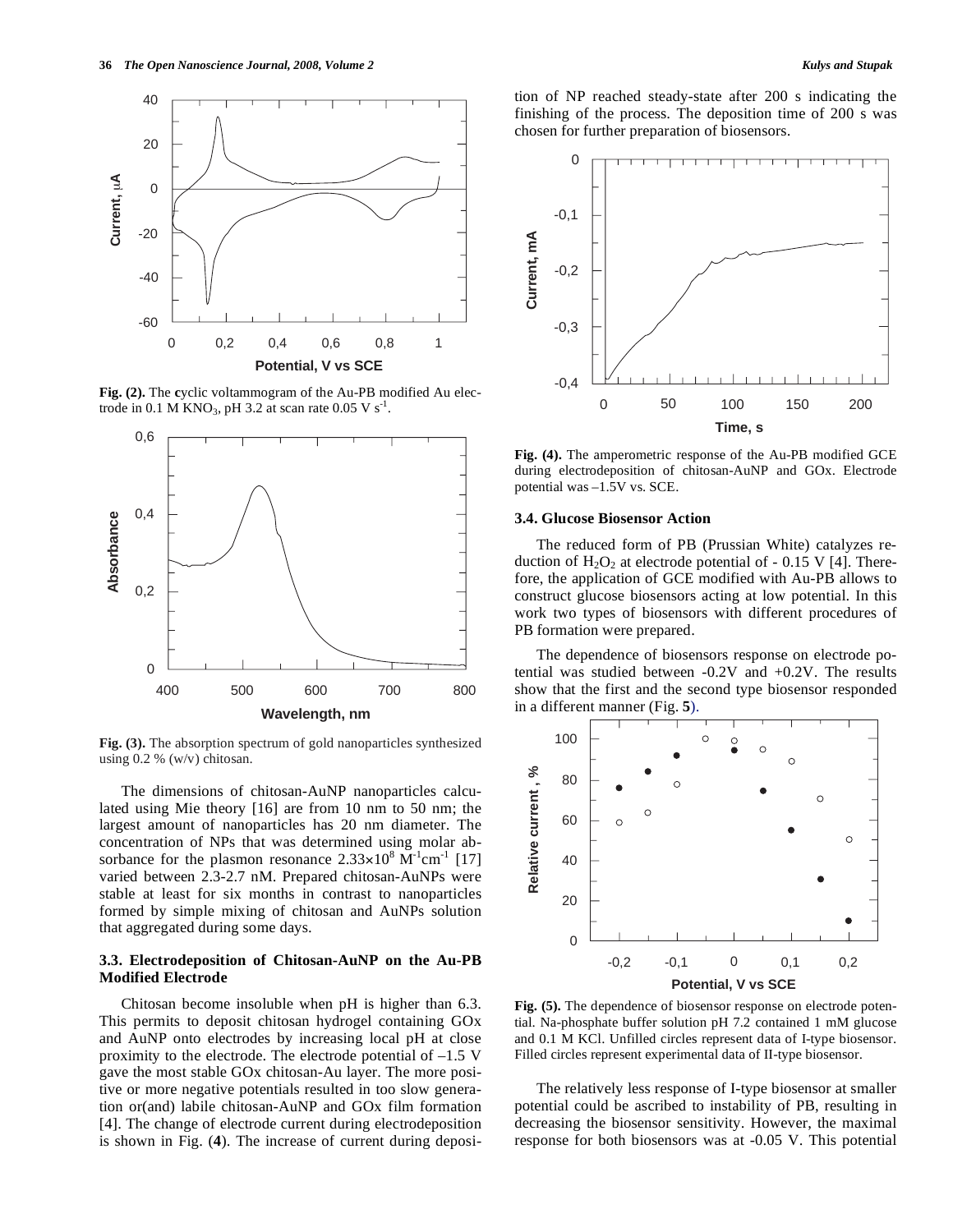was selected for further biosensor parameters measurements. This low working potential is significant less in comparison to other types of glucose biosensors in which high positive potentials are used [18,19].

For stability test both types of biosensors were kept in buffer solution. The results show that the use of the chitosan–AuNP hybrid film enhances the stability of the II-type biosensor. It has been reported that the PB layer would be disrupted after a few scans at neutral and alkaline pH solutions [11]. We also observed that in absence of chitosan-AuNP layer (I-type biosensor) the PB desorbs from the electrode during 10 min at -0.05 V. Furthermore, holding of Itype biosensor at neutral pH between experiments for 30 min resulted in doubly lowered sensitivity, indicating low stability of Au-PB film (Fig. **6**).



**Fig. (6).** The calibration curves of the I-type biosensor in Naphosphate buffer pH 7.2, containing 0.1 M KCl. Unfilled circles represent calibration curve just after biosensor preparation. Filled circles represent calibration curve when biosensor was kept for 30 min in buffer solution.

When the PB modified electrode was protected by the chitosan-AuNP layer, having incorporated GOx, it became more stable. Even after continuous functioning for more than 2 h the biosensor response was similar to initial response (Fig. **7**).



Long term analysis revealed that biosensor remains 83 % of its initial response at 24 h, and it kept 34 % at 96 h (data not shown).

The use of chitosan-AuNP layer resulted in stable biosensor preparation. The typical response of II-type biosensor to consecutive addition of glucose is presented in Fig. (**8**). The response time of biosensor determined as time when 95 % of steady state response was achieved was about 10 seconds.



Fig.  $(8)$ . The response of the second type biosensor to glucose. Glucose concentrations: 0.15, 0.3, 0.45, 0.6, 0.75, 0.9, 1.05, 1.2, 1.35, 2.35, 3.35, 4.35, 5.35, 6.35 mM in Na-phosphate buffer pH 7.2 solution containing 0.1M KCl. Electrode potential -0.05 V vs. SCE.

The calibration curve, calculated from the current/time dependence is presented in Fig. (**9**).



**Fig. (9).** The calibration curve of the response of the II-type biosensor in stirring Na-phosphate buffer pH 7.2 solution containing 0.1M KCl. Operating potential: -0.05 V vs. SCE.

The sensitivity of the II-type biosensor determined as a slope at linear part of calibration curve was  $9.54 \mu A M^{-1}$  $\text{cm}^{-2}$ . The current was linearly dependent on glucose concentration up to 3 $\cdot$  10<sup>-3</sup> M of glucose (R = 0.9998, n = 10). This interval was larger than other PB containing biosensors [4].

**Fig. (7).** The response of the II-type biosensor to 1 mM glucose. The initial response was taken as 100 %.